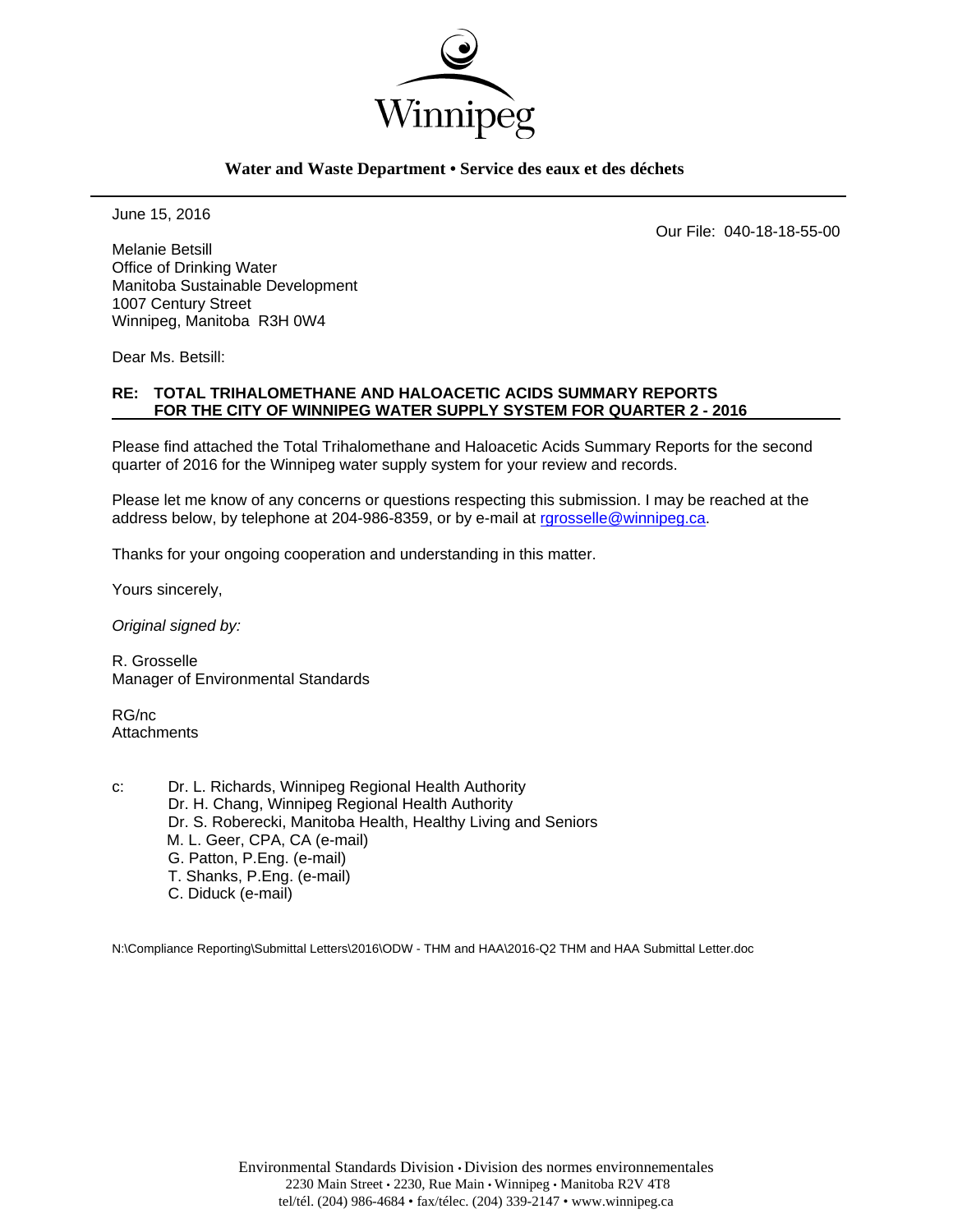## **CITY OF WINNIPEGWATER AND WASTE DEPARTMENTENVIRONMENTAL STANDARDS DIVISION**

## Total Trihalomethane Summary Report

**Reporting Period: Quarter 2 2016**

**License: PWS-09-412-01**

|                             | <b>DISTRIBUTION SYSTEM THM RESULTS (ug/L)</b> |              |       |              |              |              |
|-----------------------------|-----------------------------------------------|--------------|-------|--------------|--------------|--------------|
| <b>ISAMPLE DATE</b>         | <b>WC-12</b>                                  | <b>WC-06</b> | NW-05 | <b>NE-09</b> | <b>SE-07</b> | <b>SW-08</b> |
| Monday, August 10, 2015     | 25                                            | 26           | 36    | 27           | 37           | 40           |
| Monday, November 02, 2015   | 17                                            | 15           | 21    | 20           | 19           | 16           |
| Monday, February 01, 2016   | 11                                            | 10           | 10    | 13           | 11           | 10           |
| Monday, May 24, 2016        | 21                                            | 22           | 24    | 23           | 23           | 21           |
| <b>IRUNNING AVERAGE THM</b> | 19                                            | 18           | 23    | 21           | 23           | 22           |

COMMENTS: May 24, 2016 samples were analyzed by contract lab.

NS - NO SAMPLENR - NO RESULT

Methodology

Trihalomethanes analyzed by GC-ECD, Standard Methods for the Examination of Water and Waste Water, 21'st Edition, Method 6232 Effective May 2016, analysis of Volatile Organic Compounds is by Headspace GC-MS, EPA Methods 5021A and 8260C.

| Report Compiled by: | H.Demchenko                                                                                                                     | Approved in LIMS by: | C.Diduck      |  |
|---------------------|---------------------------------------------------------------------------------------------------------------------------------|----------------------|---------------|--|
|                     |                                                                                                                                 |                      |               |  |
| File: WQR4          |                                                                                                                                 | Date Approved:       | June 14, 2016 |  |
|                     | N:\Environmental Standards\Analytical Services\WQ Data\Routine Water Quality\2016\Quarterly THM\[Quarterly THM 2016.xlsx]THM Q2 |                      |               |  |